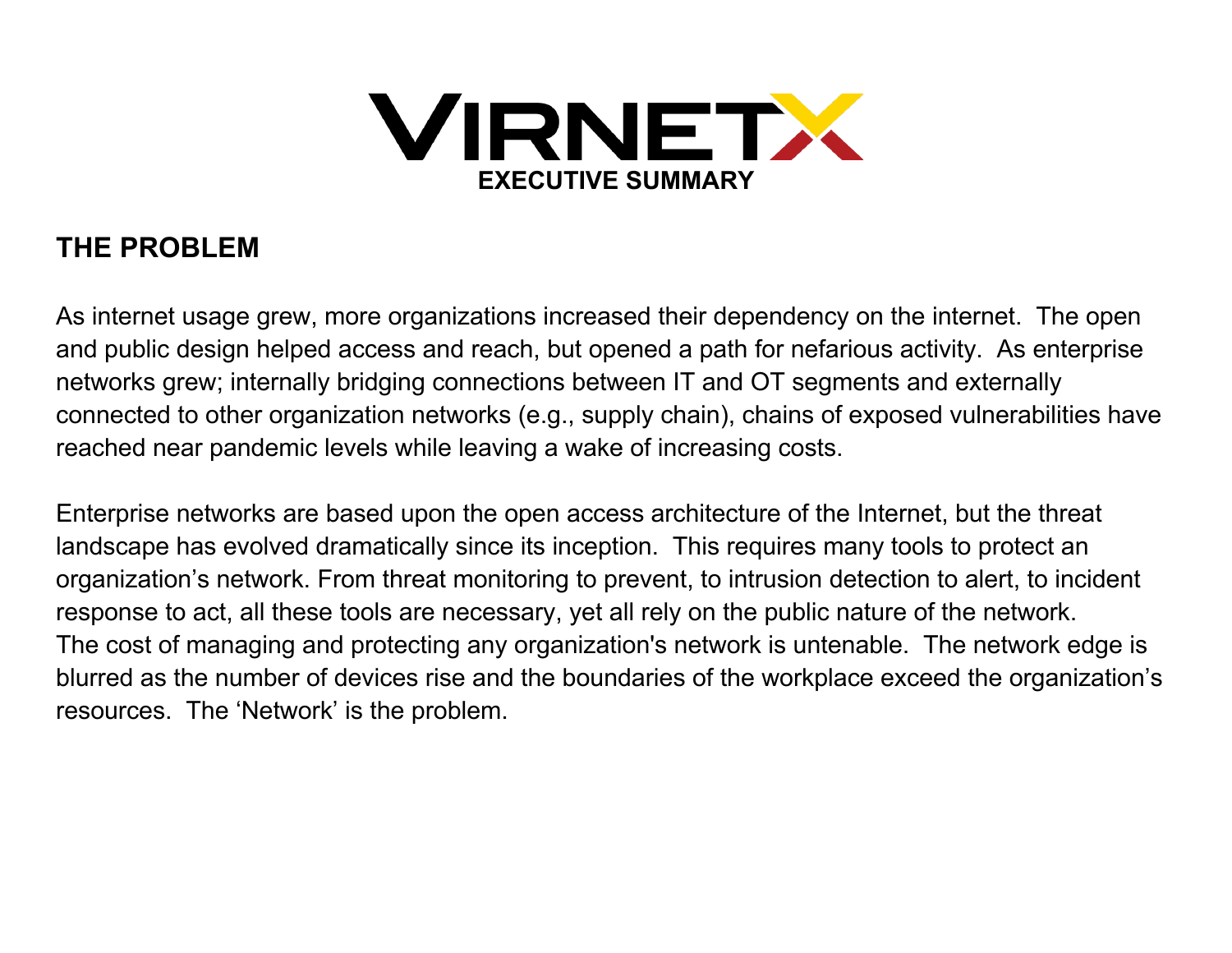#### Organizations **need** to proactively architect zero trust security solutions *into* their network.

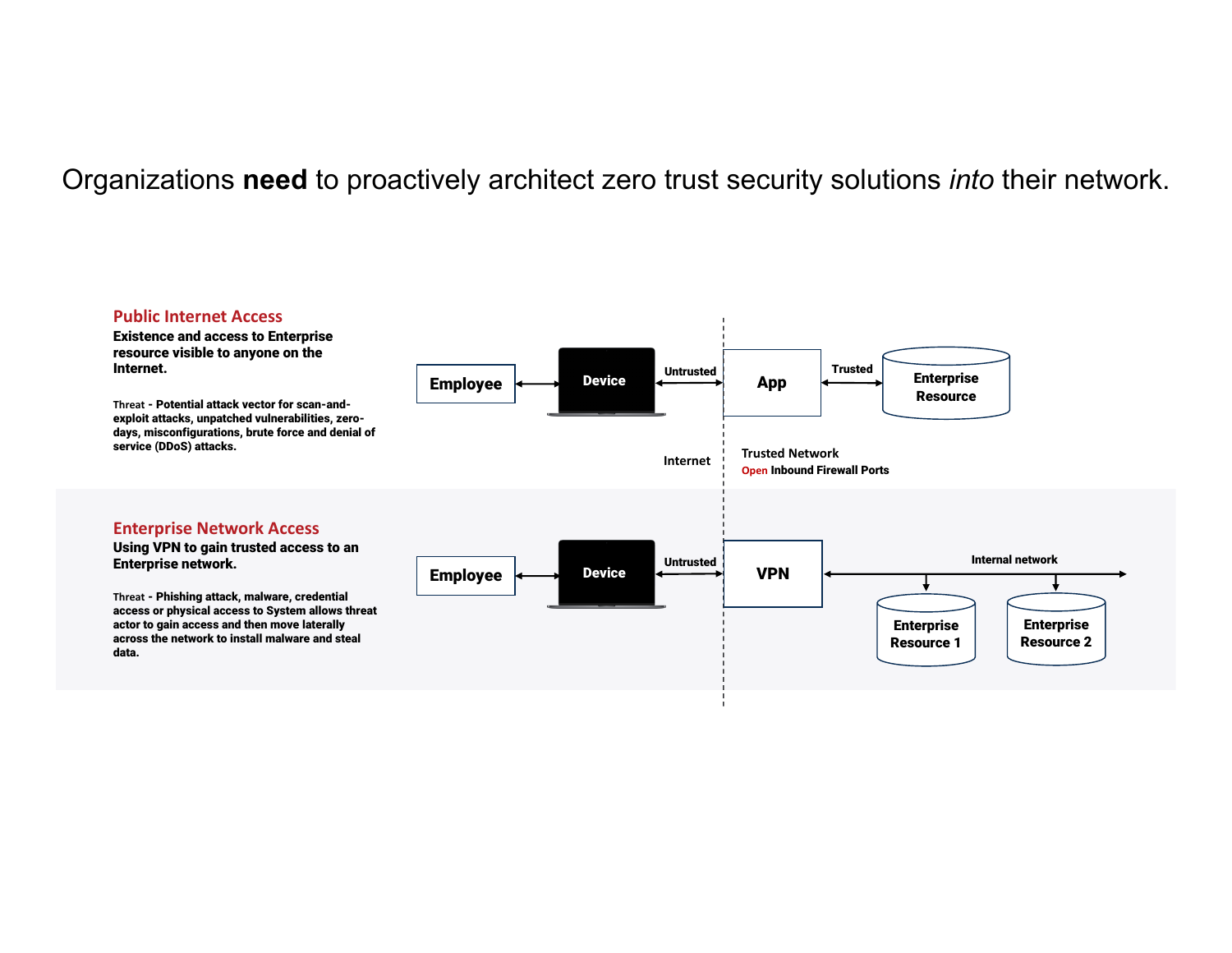

**VirnetX** zero trust enabling solutions can be deployed within an existing network regardless of network technology or topology. Enterprise resources as well as user devices both use our patented secure domain names technology with built in authorization and authentication and maintain their own cryptographically signed certificates. While VirnetX brokers initial discovery between enterprise resources and user devices, network connections are mutually authenticated and established peer-to-peer, creating a decentralized network through on demand VPN services. Despite enterprise resources and user devices being on a virtual network each network connection is fully isolated therefore in a worst-case scenario where a user/device goes rogue the threat is contained only to just one network connection. Moreover, on demand VPN services are fully automated and can be triggered without user intervention making it attractive for remote, unmanned devices (IoT).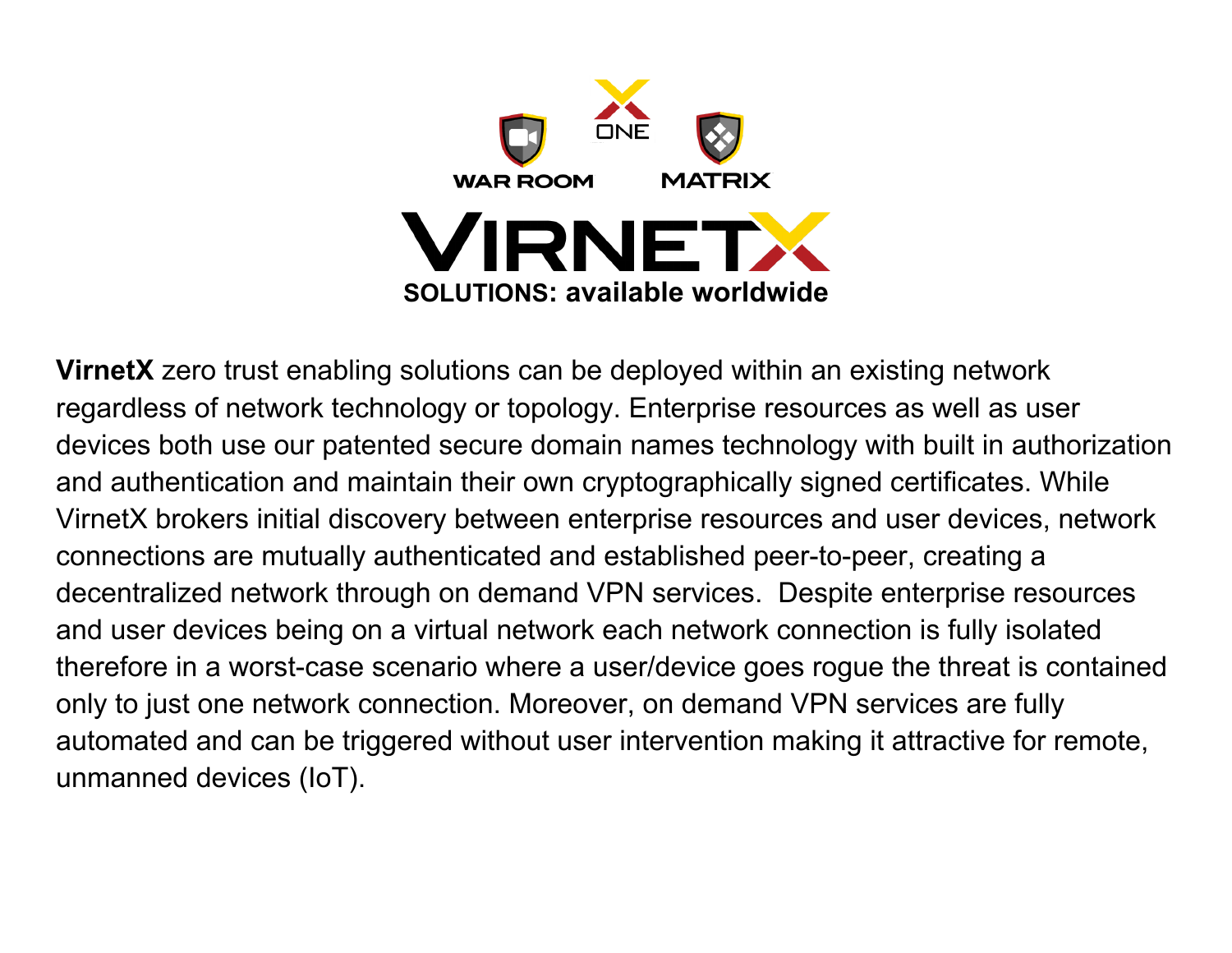



Figure 2. VirnetX offers layered security with Zero Trust Network Access (ZTNA) to filter only authorized users and devices and then segment access between applications, services and critical infrastructure using peer-to-peer virtual private networks.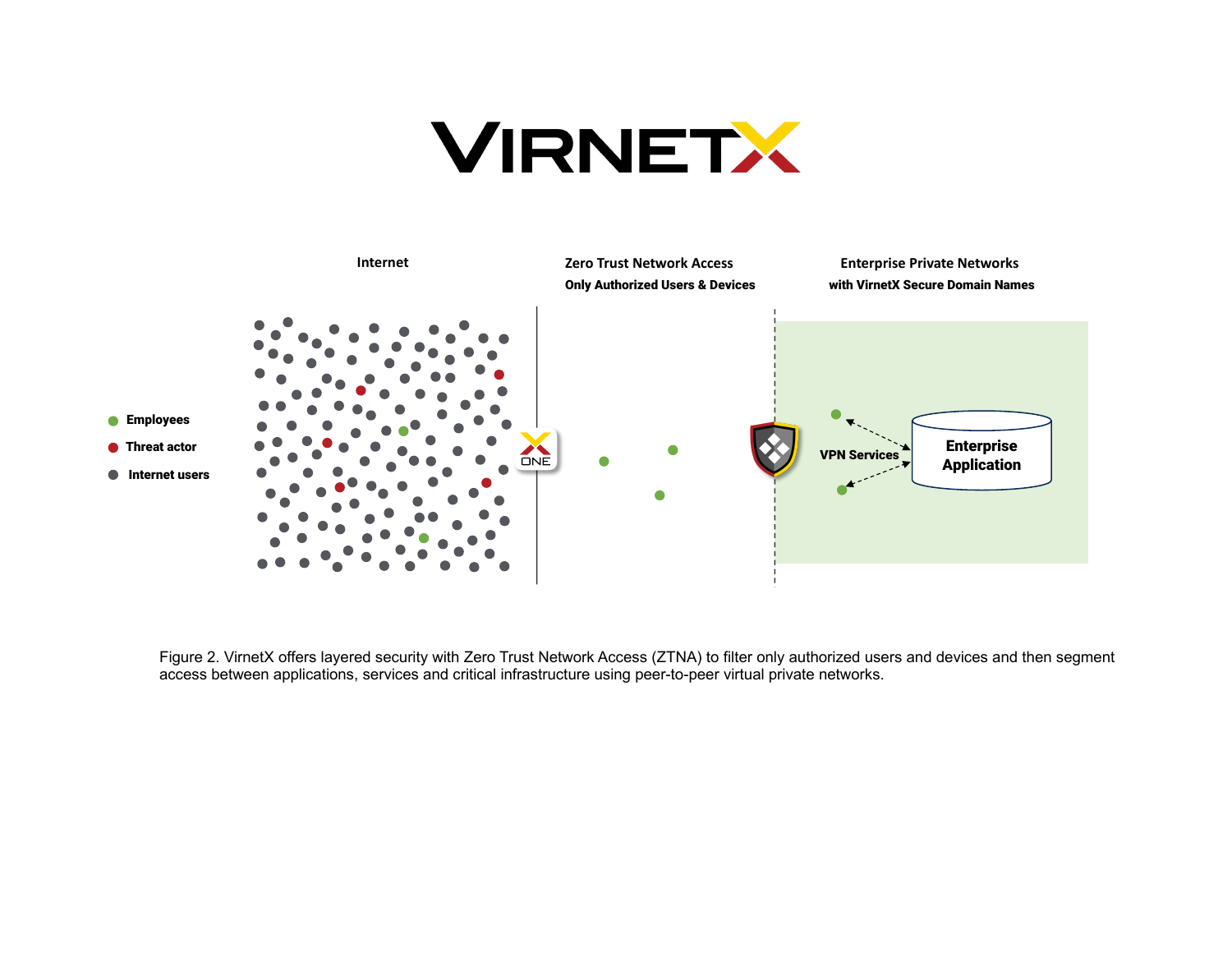# **VIRNETXONE**

**VirnetX One**™, our flagship SaaS based platform offers organizations outside in and inside in protection with the highest security in the market:

- Seamless activation and provisioning of a zero-trust enabling platform that provisions a dynamic credential-based network
	- using built-in authorization and authentication prior to look up
	- through Secure DNS triggered resolution,
	- while protecting and automatically establishing peer-to-peer VPN connections,
	- leveraging existing VPN services within industry standard operating systems devices
- Providing Full Control and Protection of your organization's sensitive information and intellectual property.
- Gaining visibility and Insight into how information is being used, Who's Accessing It and Where It's Going.
- Real time network information, Actionable value, Solid ROI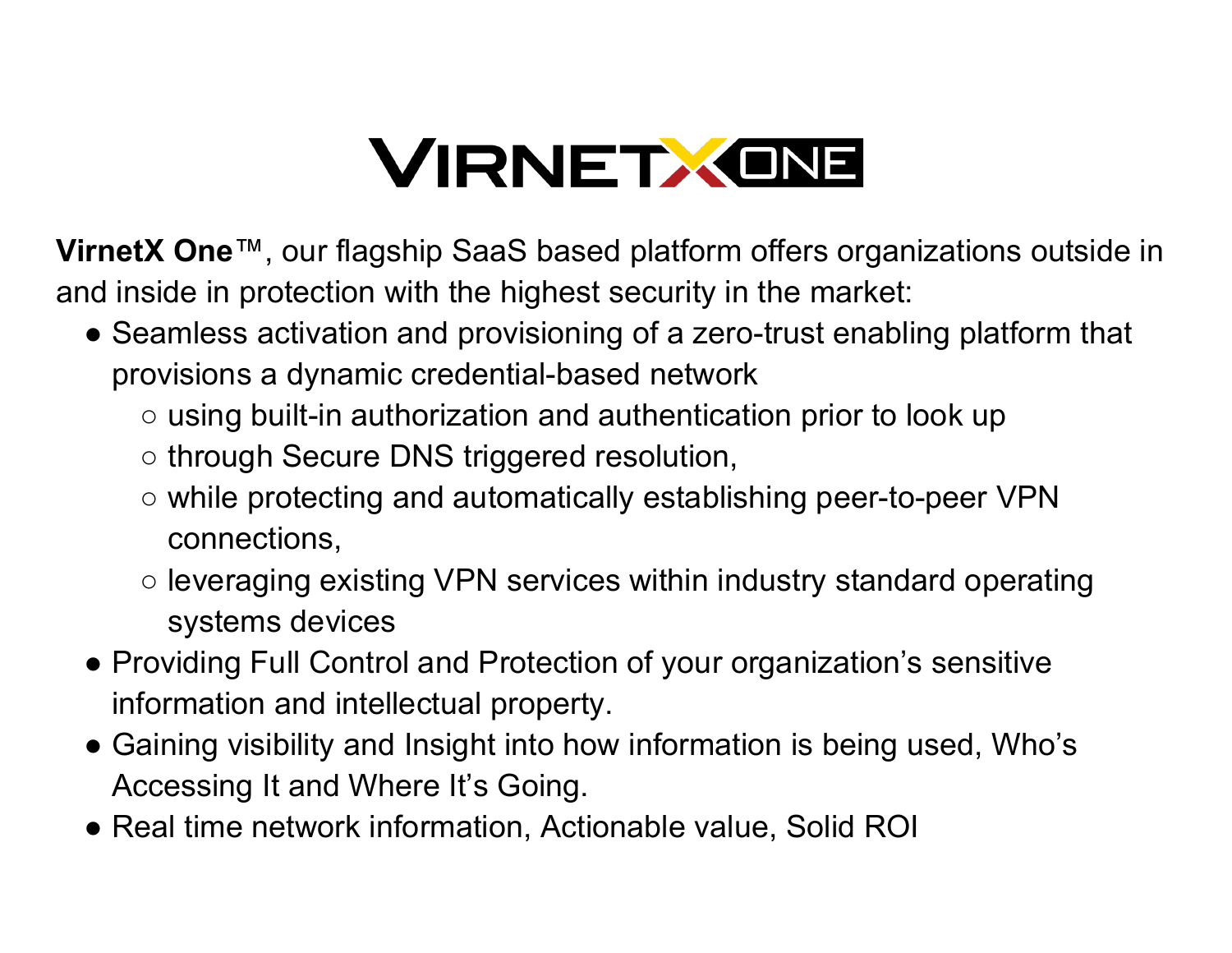# **VIRNETXONE**



2

#### VirnetX One Access Server

Installed either on the resource or in-front as a gateway. Secures connections from authorized users, based on policy, while removing public exposure from the resource on the Internet.

Figure 3. Foundational components for deploying the VirnetX One platform to secure your network.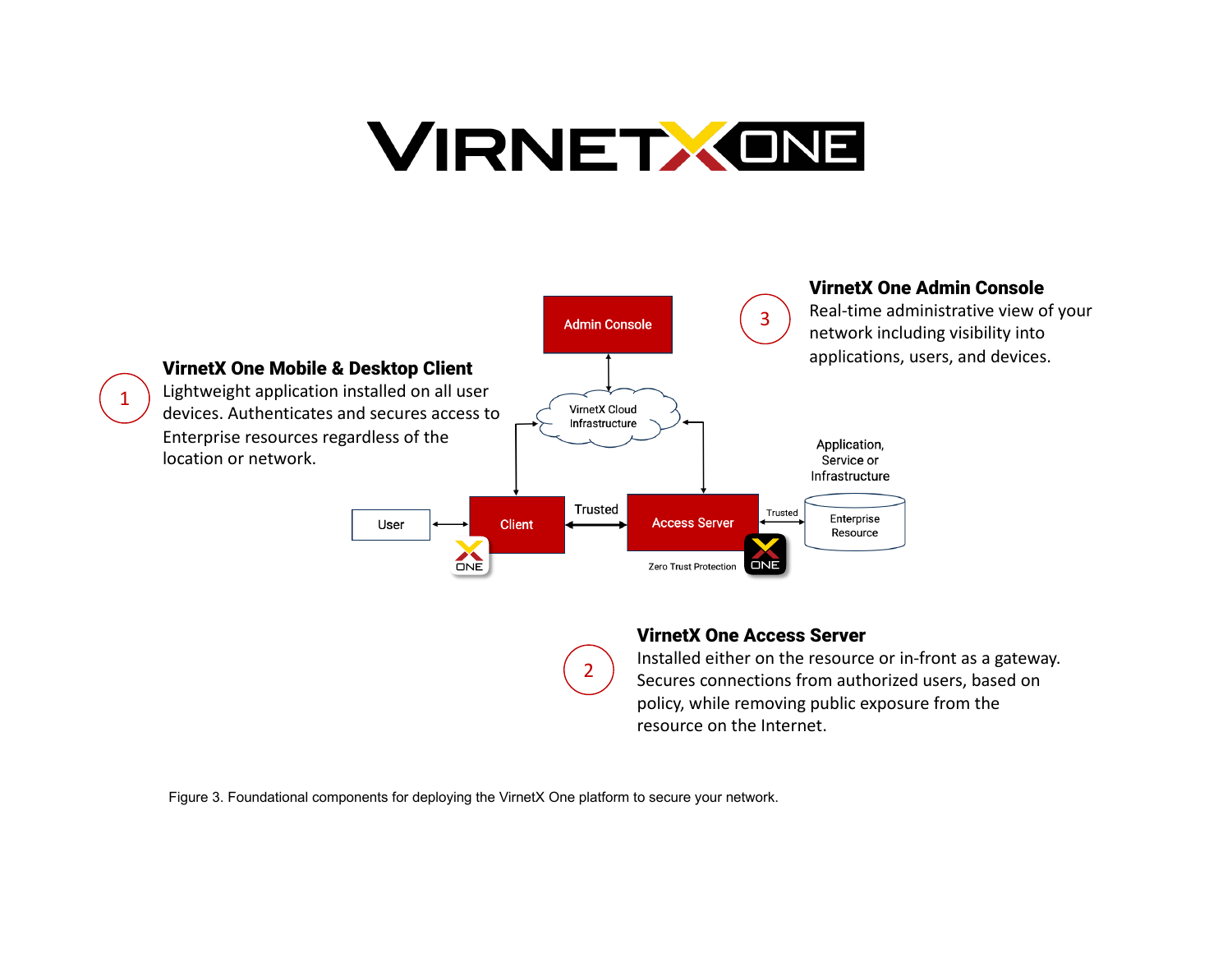

**VirnetX Matrix**™, enterprise application protection against cyber attacks

- Built on a zero-trust philosophy seamless and secure access to all applications for your remote workforce. Implement a modern, cloud-based, zero trust network architecture secured by VirnetX One.
- Threat Protection
	- Zero Trust Network Access
	- Flex network segmentation
	- Protect cloud or on-premise applications
- Secure Connectivity
	- Client-based encrypted application access
	- Certificate-based authentication
	- Automated issuing, renewal, and revocation of device certificates
- Real-Time Access & Control
	- Manage user access per application
- Increase Visibility
	- Individual device posture and insights
	- Health and operational status of application network
	- Visibility into the users and devices with access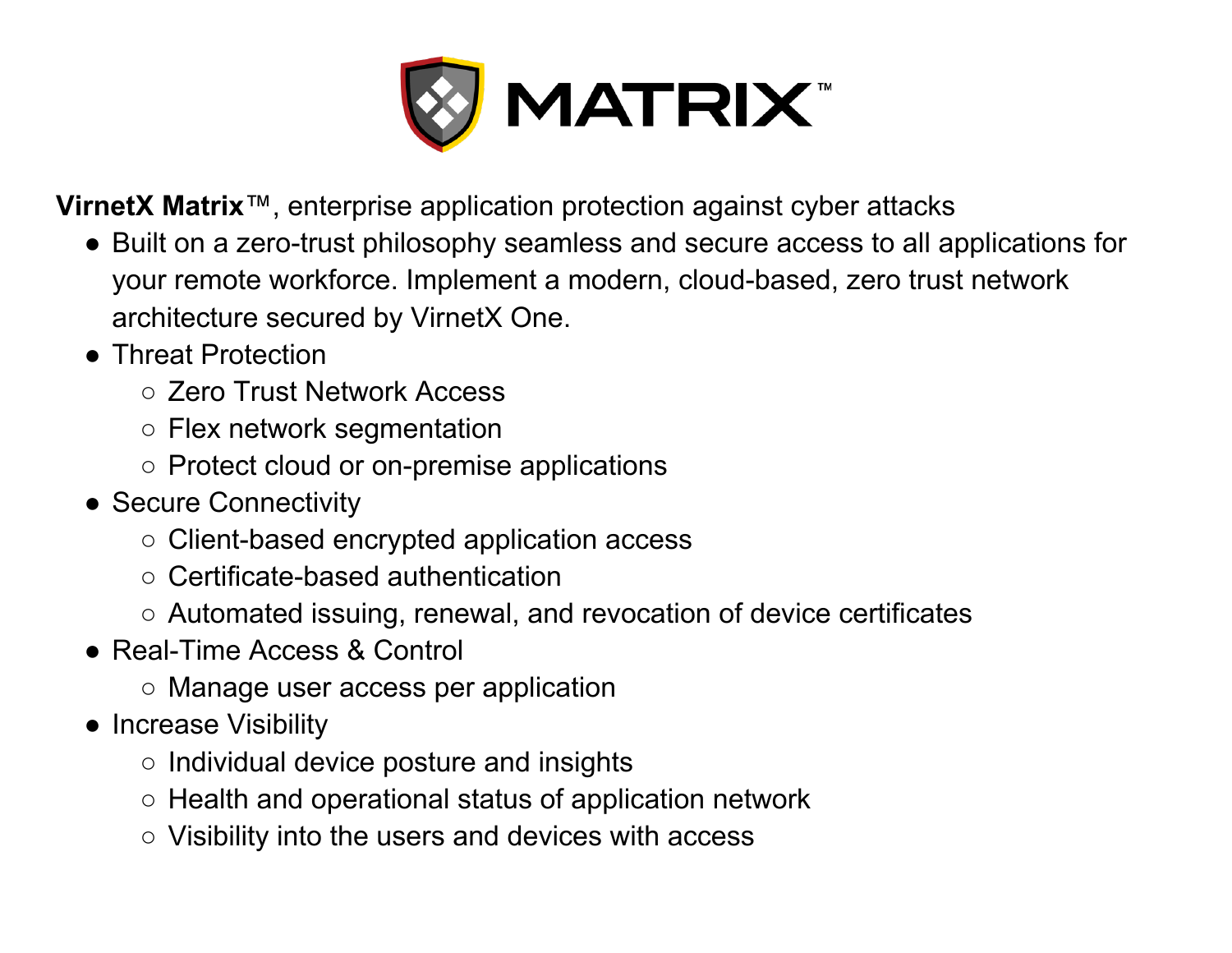

**VirnetX War Room**™ provides an industry leading, safe, and secure video conferencing meeting environment where sensitive communications and data is invisible to those not authorized to view it.

- Validates permissions of all users, and devices requesting access to any secure meeting room prior to granting access.
- No longer be at the mercy of someone 'bombing' your meeting just because they received the link!
- Clients include government organizations as well as all professionals from legal, financial, and healthcare where limiting access to confidential data is an absolute and critical requirement.